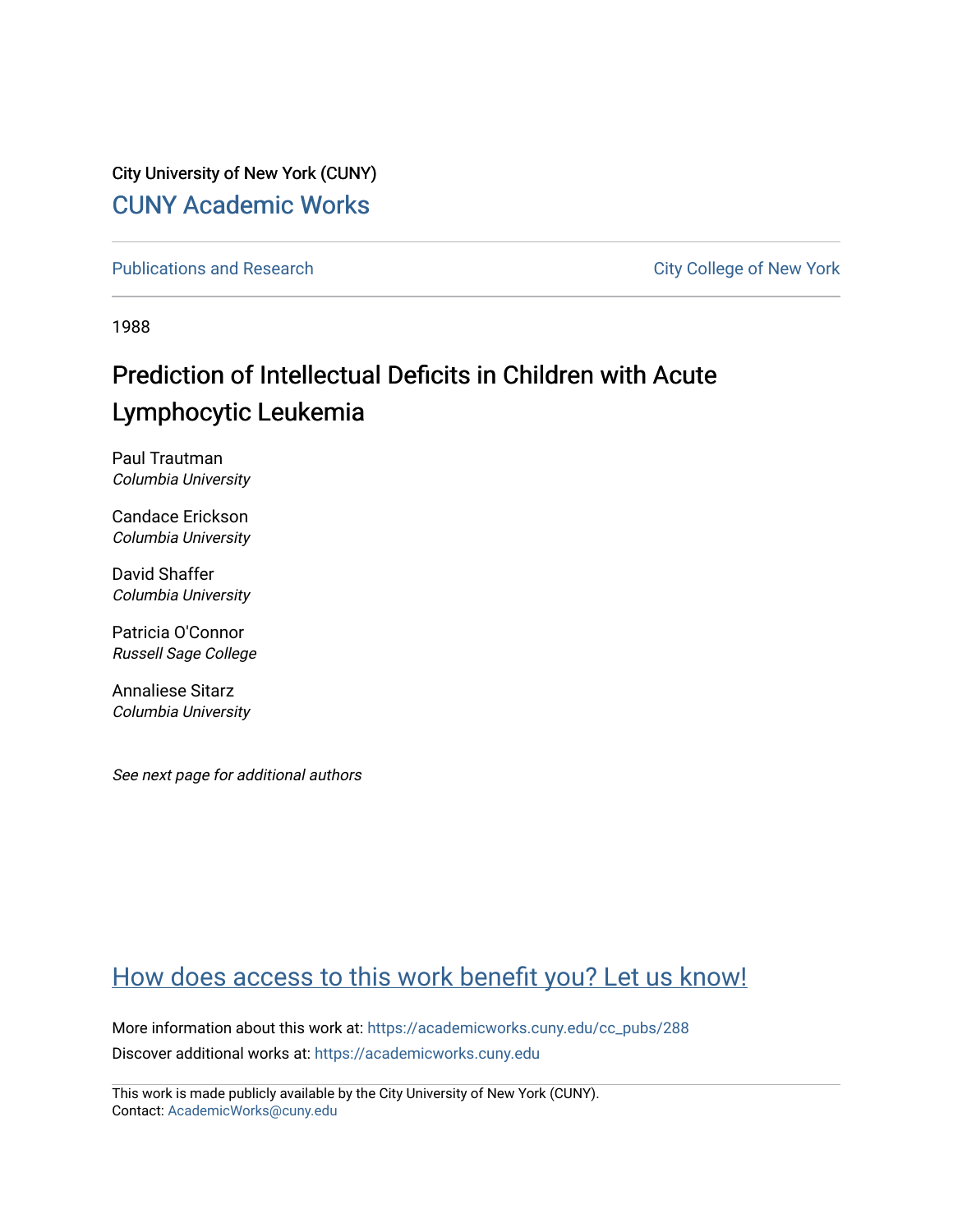## Authors

Paul Trautman, Candace Erickson, David Shaffer, Patricia O'Connor, Annaliese Sitarz, Antonio Correra, and Irvin Sam Schonfeld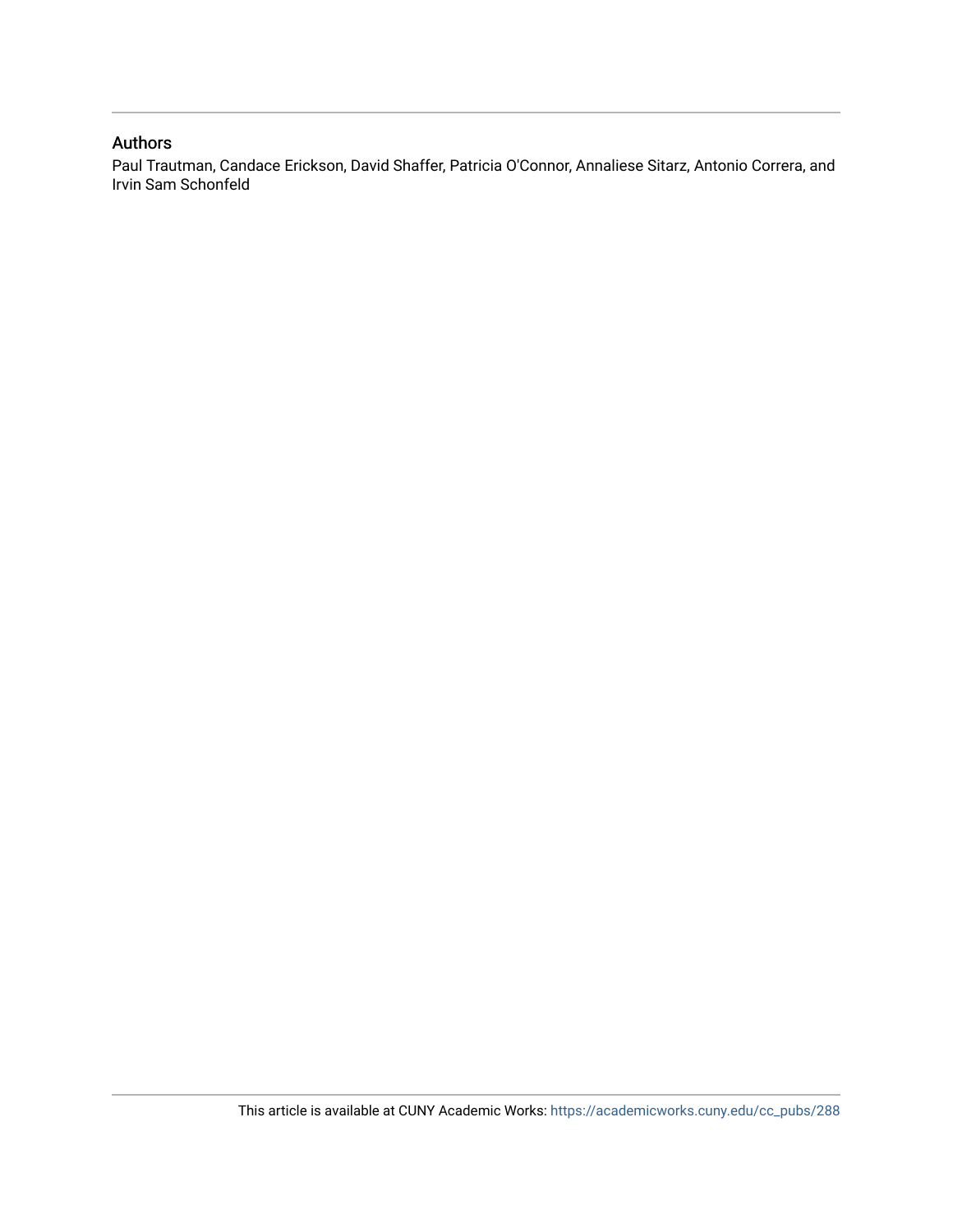l

j 164 and stati in de altres

land in the complete state of the state of the complete state of the complete

# **Prediction of Intellectual Deficits in Children with Acute Lymphoblastic Leukemia**

## **PAUL D. TRAUTMAN, M.D.**

Division of Child Psychiatry, Department of Psychiatry, College of Physicians & Surgeons, Columbia University, and the New York State Psychiatric Institute, New York, New York

### **CANDACE ERICKSON, M.D.**

Section of Behavioral Pediatrics, Department of Pediatrics, College of Physicians and Surgeons, Columbia University, and Babies Hospital, a Division of the Presbyterian Hospital in the City of New York, New York, New York

#### **DAVID SHAFFER, M.B., M.R.C.P., F.R.C. Psych., D.P.M. PATRICIA A. O'CONNOR, PH.D.** \*

Division of Child Psychiatry, Department of Psychiatry, College of Physicians & Surgeons, Columbia University, and the New York State Psychiatric Institute, New York, New York

## **ANNELIESE SITARZ, M.D. ANTONIO CORRERA, M.D.** \*

Division of Pediatric Hematology/Oncology, Department of Pediatrics, College of Physicians and Surgeons, Columbia University, and Babies Hospital, a Division of the Presbyterian Hospital in the City of New York, New York, New York

## **IRVIN S. SCHONFELD, PH.D., M.P.H.**

Department of Social and Psychological Foundations, City College of New York, New York, New York.

**ABSTRACT:** Possible predictors of reported lower cognitive functioning in irradiated children with acute lymphoblastic leukemia (ALL) were investigated. Thirty-four subjects, 5-14 years old, with ALL in continuous complete remission and without evidence of current or past central nervous system disease, were examined 9-11 O months after diagnosis, using standard measures of intelligence and academic achievement. Subjects with a history of post-irradiation somnolence syndrome were significantly older at diagnosis than nonsomnolent subjects. Intelligence (IQ) was found to be unrelated to history of somnolence syndrome. IQ and achievement were unrelated to age at irradiation, irradiation-examination interval, and radiation dosages. The strongest predictor ot IQ by far is parental social class. The importance of controlling for social class differences when searching for treatment effects on IQ and achievement is stressed. J Dev Behav Pediatr 9:122-128, 1988. Index terms: lymphoblastic leukemia, cranial irradiation, somnolence syndrome, intelligence, achievement.

Prophylactic cranial irradiation and improved chemotherapy have greatly decreased the incidence of central nervous system (CNS) leukemia and increased survival rates in children with acute lymphoblastic leukemia (ALL) in the last 15 years.<sup>1</sup> Interest has shifted to the quality of psychological survival in these children, and particularly to effects of CNS irradiation on intelligence (IQ) and achievement. This paper examines factors that might be expected to contribute to present or future intellectual difficulties in ALL patients. Four have been suggested:

I. *Post-irradiation somnolence syndrome.* Ch'ien et al2 reported seizures and "learning difficulties," defined as

"dull normal intelligence, short attention span and poor recent memory," in children who had a history of somnolence syndrome, but not in children without such a history. This syndrome is characterized by drowsiness and lethargy occurring 3-8 weeks after the end of cranial irradiation<sup>3</sup> and was first observed by Druckmann<sup>4</sup> in children receiving low dose cranial irradiation for tinea capitis.

- 2. *Age at irradiation.* The younger, incompletely myelinated brain may be more vulnerable to irradiation. *<sup>5</sup>* Three reports have demonstrated a relationship between young age at irradiation and low  $IQ;^{6-8}$  four have failed to demonstrate a significant relationship. $9-12$
- 3. *Irradiation-examination interval*. Intellectual pertormance has been reported to be significantly diminished 3 years, but not I year, after irradiation.13-is In contrast, no significant correlation between long irradiationexamination interval and IQ was found by Robinson et  $a<sup>12</sup>$  in which the mean interval was 7.2 years.

Address for reprints: Paul D. Trautman, M.D., New York State Psychiatric Institute, Box 60, 722 West l 68th Street, New York, NY 10032.

<sup>\*</sup>Dr. O'Connor is now in the Department of Psychology, Russell Sage College, Troy, New York; Dr. Correra is in the Department of Pediatrics, Ospedale SS. Annunziata, Naples, Italy.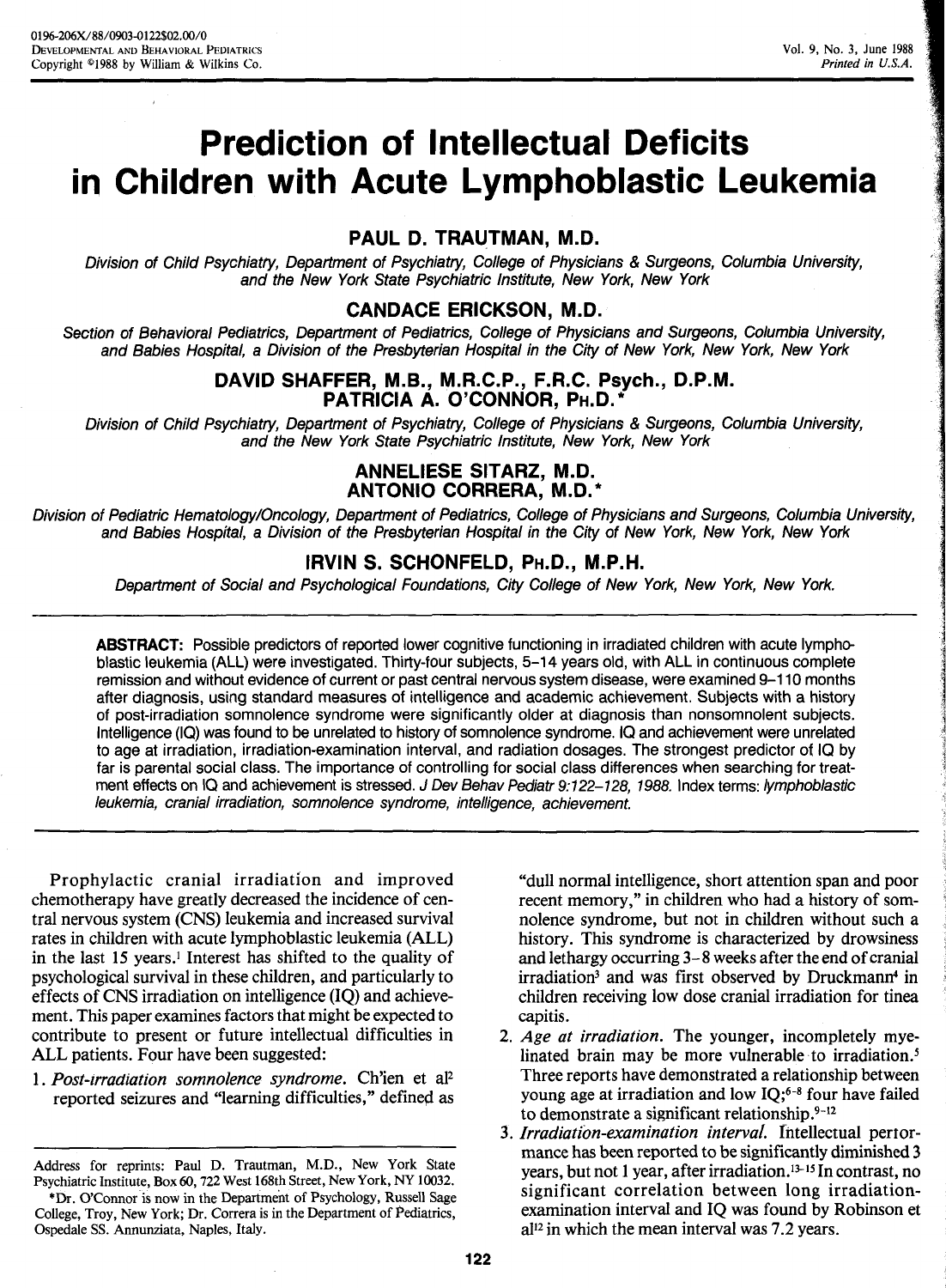4. *Radiation dosage.* Supposing that radiation damages the brain, it is logical to hypothesize poorer outcome in patients receiving more radiation. No correlation between radiation dosage and measures of IQ, visualmotor integration, attention, concentration, or shortterm memory has been found in two previous studies.<sup>10,16</sup>

The present study was undertaken to examine the effects of somnolence syndrome, age at irradiation, irradiationexamination interval, and radiation dosage on IQ and academic achievement of children with leukemia in continuous, complete remission. This study differs from previously published reports in that (a) it includes a total patient population selected only for age at examination, (b) the same measures are used in all subjects, (c) it excludes subjects with other possible causes of low IQ, and (d) it statistically controls for social class differences.

#### **METHODS**

#### **Sample**

The subjects of this study included *every* patient with acute lymphoblastic leukemia (ALL) who was (1) between the ages of 5 and 14, (2) without evidence at any time of central nervous system (CNS) or systemic relapse of leukemia, and (3) without history of CNS disease (including encephalitis, meningitis, and seizure disorders), or Down syndrome. Of 43 children meeting the first two criteria, four were excluded because of central nervous system (CNS) disease or Down syndrome leaving 39 who met all three criteria (including one child who had a single febrile seizure in infancy, years prior to diagnosis). Thirty-three were fully studied: one child, age 5, refused to talk but completed nonverbal psychometric tests; four parents completed a behavioral questionnaire (not reported on here) only; and one family refused to participate at all. Twelve of the 39 subjects were still receiving chemotherapy at the time of examination. All subjects attended the Pediatric Hematology-Oncology Clinic in the Babies Hospital of the Presbyterian Hospital in the City of New York, or an affiliated hospital. Subjects were treated with Children's Cancer Study Group Protocols 101, 141, 14la, 161, 162, 163, or  $905$ <sup>17-23</sup> Subjects were 14-139 months old at diagnosis (mean 60.1, median 55.5) and were examined 9-110 months (mean 49.0, median 45.0) later. All had been irradiated (1800 or 2400 rads) within 2 months of diagnosis. Therefore, in this report, "time since diagnosis" and "time since irradiation" are virtually equivalent. A minimum interval of 6 months between diagnosis and examination was chosen on the assumption that most children will have recovered from the acute illness and returned to school by that time.

#### **Measures**

1. *Psychometric testing.* Subjects were tested by experienced psychometricians who knew that the children were in continuous complete remission but were blind to the hypotheses of the study and to history of somnolence, age at irradiation, and radiation dosage. An ageappropriate Wechsler intelligence test (WISC-R,<sup>24</sup> or WPPSI<sup>25</sup>) and the reading comprehension, spelling, and mathematics subtests of the Peabody Individual Achievement Test<sup>26</sup> were administered.

- 2. *Social class.* The Hollingshead Four Factor Index of parental education and employment was used to determine social class (social class:  $1 =$ highest,  $5 =$ lowest).<sup>27</sup>
- 3. *Assessment of somnolence.* Each subject's chart was searched for symptoms of somnolence syndrome<sup>2,3</sup> in the notes that had been recorded at weekly to monthly clinic visits during the 4 months after the start of cranial irradiation. If the child was rehospitalized during this period, daily progress and nursing notes were reviewed. A diagnosis of somnolence syndrome was made if the examining physician had specifically noted the presence of the syndrome or if the words "drowsiness" or "lethargy" or a synonym of these appeared in the record during the third through eighth weeks after the end of cranial irradiation. We excluded symptoms of somnolence occurring before the third week (three cases, of which two occurred during the course of irradiation and one after), as well as symptoms which could be attributed to other causes, e.g., intercurrent infection or drug side effects. In no case did somnolence symptoms begin after the eighth week, but in five cases, symptoms persisted beyond the eighth week.

#### **Procedure**

Informed consent was obtained from a parent in the presence of the child. Psychometric testing and other measures (to be reported elsewhere) usually were completed in a single morning or afternoon session. Children were not tested on a day when lumbar puncture or bone marrow examination was scheduled, and psychometric testing usually preceded other measures.

Medical records were surveyed twice for symptoms of somnolence syndrome and the abstracts were checked for accuracy. Assignment to the somnolent or nonsomnolerit groups was made from the abstracts independently by three of us (PT, CE, AC) who were blind to the identity of the subject and psychometric test results, but not to age at diagnosis or radiation dosage. Where disagreement occurred (11 of 34 cases), we reviewed abstracts and medical records together and reached a consensus, in every instance rating doubtful cases as nonsomnolent. This procedure was therefore weighted toward assigning nonsomnolent ratings.

#### **Data Analysis**

Histograms were plotted to assess the distribution of continuous variables, and scatterplots were inspected to evaluate the possibility of nonlinear relationships between variables. Z-tests for point estimates when population means are known were used to determine deviance from population norms. Chi-square tests were used for categorical data, two-tailed *t-tests* and Pearson productmoment correlations for continuous variables, and multiple regression analyses were used to partial out the effects of several different factors measured. In addition, in the regression of IQ on radiation dosage and age at irradiation, we included as an independent variable an interaction term, namely, the product of rads and age at irradiation.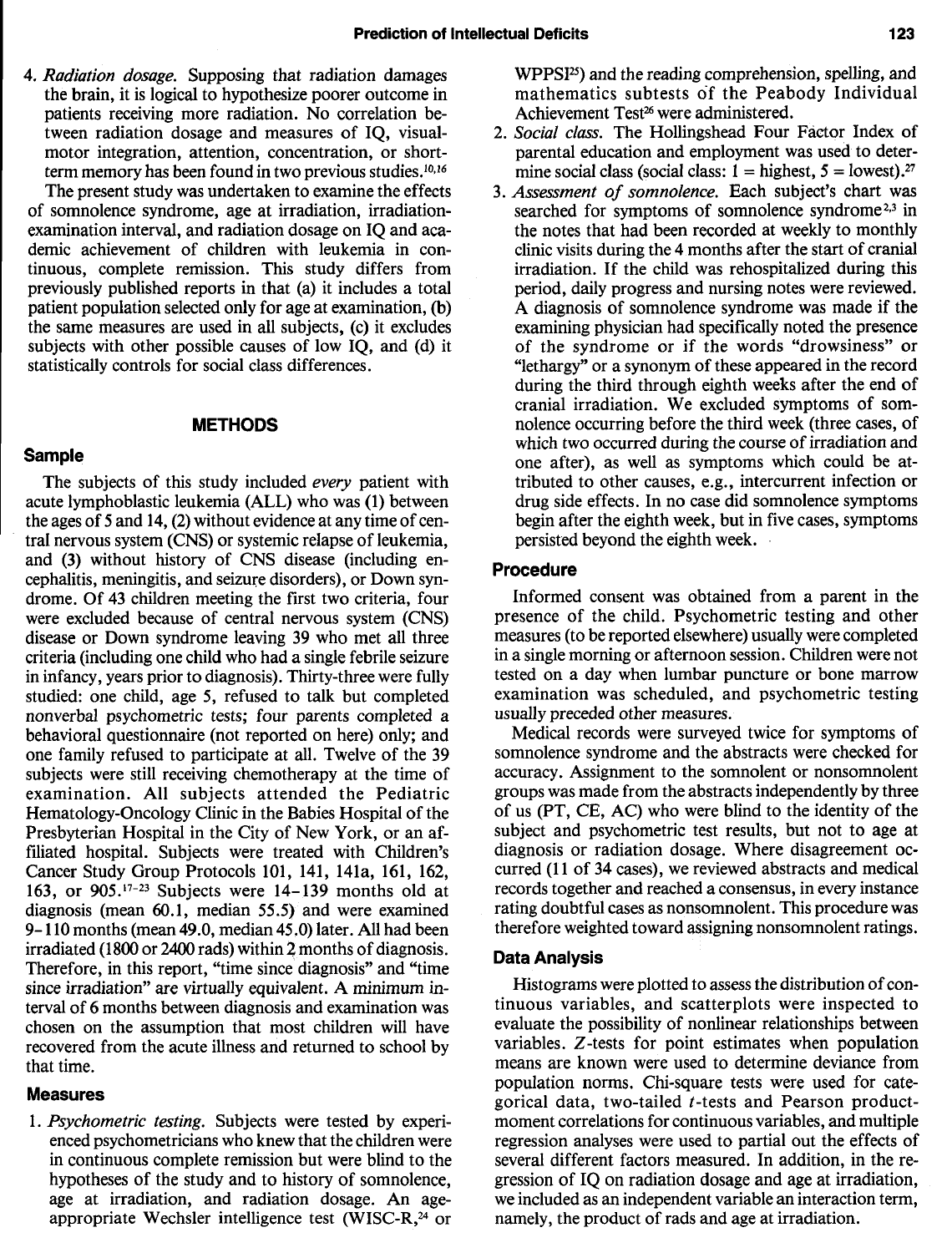المستحدد.<br>المستحدد

#### RESULTS

Inspection of the histograms demonstrated sufficient variability and distributions appropriate to satisfy the assumptions of normality for statistical procedures. Inspection of scatterplots of full scale, verbal, and performance IQ (FSIQ, VIQ, PIQ) against the continuous variables of socioeconomic status (SES), age at irradiation, and followup interval revealed only linear relationships between the various dependent and independent variables.

#### Cognitive Functioning of the Entire Sample

This study was not designed and is not intended to assess whether as a group, children with acute lymphoblastic leukemia (ALL) exhibit cognitive deficits. However, it is of some interest to compare the cognitive functioning of this sample to available normative data. Mean FSIQ  $(98.5 \pm 19.2)$ , VIQ  $(98.6 \pm 20.1)$ , and PIQ  $(98.9 \pm 18.9)$  in this sample were not significantly different than population norms ( $\mu = 100 \pm 15$ ). Of the 10 subtests of the Wechsler intelligence tests, only information ( $\bar{x} = 8.6 \pm 4.0$ ) and arithmetic  $(\bar{x} = 8.8 + 3.0)$  were significantly different ( $p < 0.01$ ) from population norms ( $\mu = 10 + 3$ ). There was no difference between this sample and population norms on reading achievement  $(\bar{x} = 99.9 \pm 15.3; \mu = 100 + 15.3; \sigma$  $\mu$  = 100  $\pm$  15), but arithmetic ( $\bar{x}$  = 95.1  $\pm$  15.8) and spelling  $(\bar{x} = 94.2 + 15.9)$  achievement were both significantly lower.

#### Socioeconomic Status

The mean SES of the entire sample was  $2.6 \pm 1.3$ . Social class was highly correlated with all three measures of IQ (VIQ:  $r = -0.67$ ,  $p < 0.001$ ; PIQ:  $r = -0.31$ ,  $p < 0.05$ ; FSIQ:  $r = -0.60, p < 0.001$ ).

#### Somnolence

Of the 39 subjects who met inclusion criteria,  $18 (46\%)$ were rated somnolent. These subjects were significantly older when irradiated than nonsomnolent subjects  $[75.4 \pm 33.8 \text{ vs } 52.6 \pm 25.3 \text{ months}, t(37) = 2.41, p < 0.05]$ but did not differ in age at examination  $(117.7 \pm 37.4$ vs  $105.1 \pm 31.2$  months), follow-up interval  $(42.9 \pm 25.8 \text{ vs } 10.2 \text{ m}$ 

TABLE 1. Somnolence, IQ, and School Achievement

|                            | Nonsomnolent<br>$(n = 18)$ |      | Somnolent<br>16)<br>(n<br>$=$ |      |
|----------------------------|----------------------------|------|-------------------------------|------|
|                            | X                          | SD   | x                             | SD   |
| VIQ <sup>a</sup>           | 92.1 <sup>b</sup>          | 21.1 | 105.4                         | 16.9 |
| PIQ <sup>a</sup>           | 98.7                       | 21.9 | 99.3                          | 15.6 |
| FSIQ <sup>a</sup>          | $94.5^{b}$                 | 21.4 | 102.7                         | 16.3 |
| <b>PIAT</b> reading        |                            |      |                               |      |
| Comprehension <sup>c</sup> | $97.8^{d}$                 | 17.2 | $102.3^{d}$                   | 12.9 |
| Mathematics <sup>c</sup>   | 91.1                       | 17.5 | 99.6                          | 12.6 |
| Spelling <sup>c</sup>      | 92.2                       | 15.6 | 96.3                          | 16.6 |

• WISC-R or WPPSI.

 $b_n = 17$ .

c Age standard scores.

```
^{d} n = 15.
```
All differences nonsignificant. Abbreviations: VIQ, verbal IQ; PIO, performance IQ; FSIQ, full-scale IQ; PIAT, Peabody Individual Achievement Test.

52.4  $\pm$  24.9 months), radiation dosage (2106  $\pm$  305 vs 2187  $\pm$  285 rads), or sex distribution (56% vs 52% male). Although not statistically significant, there were more lower social class subjects [Hollingshead class IV, V) in the nonsomnolent (6/18) than somnolent (3/16) groups  $\left[\chi^2\right]$  (1  $df$ =0.33, p<0.54]. Three nonsomnolent and two somnolent subjects refused psychometric testing; subsequent analyses are based on 34 subjects.

Table 1 shows a 13-point difference in VIQ between somnolent and nonsomnolent groups. This difference only approaches significance  $[t(31) = 2.00, p < 0.06]$ , and is in the opposite of predicted direction, the somnolent group having a higher VIQ. Other IQ and achievement test differences are also nonsignificant.

If young age at irradiation predicts later cognitive problems, lower VIQ might have resulted from the younger age at irradiation of nonsomnolent subjects. In an analysis of covariance, controlling for age at irradiation, higher VIQ remained nonsignificantly related to somnolence  $(F_{1,29}= 2.92, p < 0.10).$ 

### Age at Irradiation and Irradiation-Examination (Follow-up) Interval

Because we chose to examine subjects at least 5 years old, children who were older at diagnosis are likely to have shorter follow-up intervals. Therefore, these two variables are related to each other  $(r = 0.31, p < 0.05)$ , but their independent contribution is considered here. The Pearson product-moment correlations of IQ and age at irradiation and follow-up interval are shown in Table 2. No significant relationship was found. Achievement scores were not significantly correlated with age at irradiation or follow-up interval.

#### Radiation Dosage

Radiation dosage was dichotomized (high = 2400 rads, low= 1800 rads). Higher dosage was weakly (nonsignificantly) correlated (point biserial) with lower IQ scores (Table 2), and was unrelated to achievement scores. We

| TABLE 2. Pearson Correlations of IQ and Achievement with Age        |
|---------------------------------------------------------------------|
| at Irradiation. Follow-up Interval, and Radiation Dosage and Social |
| <b>Class</b>                                                        |

|                            | n  | Age   | Irradiation Follow-up <sup>a</sup> Rads | <b>SES</b>            |
|----------------------------|----|-------|-----------------------------------------|-----------------------|
|                            |    |       |                                         |                       |
| VIQ <sup>b</sup>           | 33 | 0.174 | $-0.246 - 0.225$                        | $-0.672c$             |
| PIQ <sup>b</sup>           | 34 | 0.125 | $-0.118 - 0.181$                        | $-0.319^{d}$          |
| <b>FSIQ</b> <sup>b</sup>   | 33 | 0.188 | $-0.219 - 0.189$                        | $-0.600^{\circ}$      |
| PIAT reading               |    |       |                                         |                       |
| Comprehension <sup>e</sup> | 33 | 0.065 | $0.186 - 0.138$                         | $-0.559c$             |
| Mathematics <sup>e</sup>   | 34 | 0.153 | $-0.069$<br>0.070                       | $-0.511$ <sup>t</sup> |
| Spelling®                  | 34 | 0.051 | $0.110 - 0.165$                         | $-0.544^{\circ}$      |

 $^{\circ}$  Follow-up = age at examination minus age at irradiation.

**b** WISC-R or WPPSI.

 $c$   $p$  < 0.001.

 $p < 0.05$ .

• Age standard scores.

 $\sigma$   $\alpha$  0.01, all other correlations nonsignificant.

Abbreviations: SES, socioeconomic status; VIQ, verbal IQ; PIO, performance IQ; FSIQ, full-scale IQ; PIAT, Peabody Individual Achievement Test.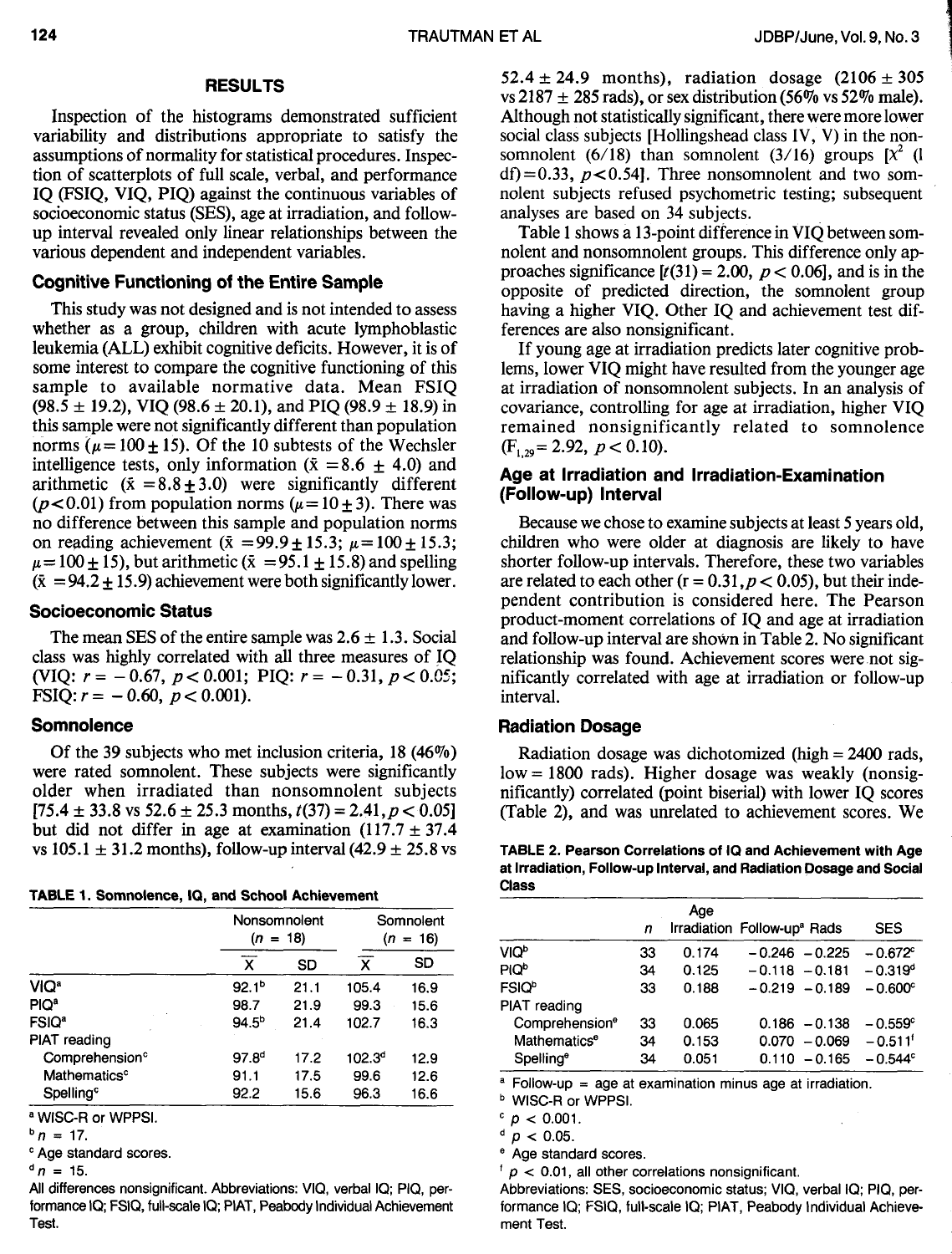found no interaction between radiation dosage and age at irradiation.

Finally, to assess the relative importance of the various factors that have been reported to contribute to lower IQ, we conducted four two-variable stepwise regression analyses. In each regression equation, VIQ was first regressed on SES, the variable with, by far, the strongest zero-order relation to IQ. SES accounted for 45% of the variance in VIQ (Table 3). In step two, one of four variables (somnolence, age at irradiation, follow-up interval, rads) was entered. This method allows one to assess the relative importance of each variable in predicting VIQ. None of the four step-two variables accounted for significant additional variance in VIQ after SES was entered. Somnolence approached significance but in the opposite of expected direction  $(F_{1,30} = 3.93, p = 0.057)$ . The four two-variable stepwise regressions were repeated using PIQ and FSIQ as the outcome. Again, no significant additional variance was found.

TABLE 3. Two-step Regression: R2 Increase in IQ After Controlling for SES

|                    | VIQ<br>$(n = 33)$  | PIQ<br>$(n = 34)$ | <b>FSIQ</b><br>$(n = 33)$ |
|--------------------|--------------------|-------------------|---------------------------|
| Somnolence         | 0.064 <sup>a</sup> | 0.001             | 0.019                     |
|                    |                    |                   |                           |
| Age at irradiation | 0.014              | 0.024             | 0.019                     |
| Follow-up interval | 0.042              | 0.024             | 0.034                     |
| Rads               | 0.033              | 0.003             | 0.016                     |
| $R2$ for SES alone | 0.451 <sup>b</sup> | 0.153c            | 0.360 <sup>b</sup>        |

 $^{a}$   $p = 0.057$ .

 $b \, p \, < \, 0.001$ .

 $c$   $p$  < 0.05, all others nonsignificant.

Abbreviations: SES, socioeconomic status; VIQ, verbal IQ; PIO, performance IQ; FSIQ, full-scale IQ.

#### **DISCUSSION**

This study examined four factors which may contribute to intellectual deficits in children treated for acute lymphoblastic leukemia (ALL): somnolence syndrome, age at irradiation, follow-up interval, and radiation dosage. The subjects included a total clinic population of irradiated ALL patients in continuous complete remission who were 5-14 years old at the time of examination, excluding only those patients whose intellectual abilities might have been lowered by factors other than those under study, such as central nervous system (CNS) or systemic relapse (with added chemotherapy and/or CNS irradiation), seizures, or Down syndrome. The same psychological measures were used on all subjects, and social class was statistically controlled for. Only one<sup>28</sup> of the previously published studies examined the *relative* contribution of possibly deleterious factors (social class and age at diagnosis) to outcome as this report does.

We could not confirm the direct relationship between somnolence syndrome and "learning difficulties" as reported by Ch'ien et al,<sup>2</sup> a finding also unconfirmed by other studies. 29• 30 Because our information on somnolence syndrome was derived from retrospective record review, it is possible that some misclassification took place. However, our somnolence rate of 46% is similar to that reported in nine other studies (overall mean for 698 subjects: 43%. range  $10-78\%$ )<sup>2,3,29-30</sup> and to the 51% rate reported for prospective studies only (range  $36-66\%$ ).<sup>2,29-32,34</sup> We might expect that if misclassification was obscuring a real relationship between somnolence syndrome and intelligence (IQ), than a comparison of cases with positive chart notation of somnolence syndrome  $(n = 7)$  to cases free of somnolence symptoms ( $n = 17$ ) (thus excluding ambiguous cases) might yield a significant difference. This analysis approaches statistical significance, but in the opposite of predicted direction. Specifically, somnolent subjects had higher verbal IQ (VIQ)  $(109.3 \text{ vs } 92.1; t = 1.98, p < 0.06)$  and were significantly older (78.7 vs 50.6 months,  $t = 2.2$ ,  $p < 0.05$ ) than nonsomnolent subjects.

Neither did we find significant differences between somnolent and nonsomnolent subjects on achievement measures. A more recent report by Ch'ien's group,<sup>29</sup> with a much larger sample size, shows similiar means and standard deviations and no significant differences between somnolent and nonsomnolent groups. Perhaps the discrepancy between our results and those of Ch'ien et al,<sup>2</sup> in their original paper, can be accounted for by the latter's inclusion of one subject who developed leukoencephalopathy after treatment with high dose intravenous methotrexate and cranial irradiation (Ch'ien, 1980, personal communication).

We did not find lower IQ in subjects who were younger at irradiation or had longer follow-up intervals. The literature on these factors is far from consistent. Although three of the better-controlled studies found lower IQ in younger irradiated subjects,<sup>6-8</sup> others have failed to demonstrate a significant relationship.<sup>9-12</sup> Reports of lower IQ in longer irradiation-examination interval subjects<sup>12-15</sup> are unreliable, in that follow-up interval and age at irradiation are confounded. None of these studies controls for social class or age at irradiation differences. It is possible that there are delayed effects on IQ which subside over time. We found no obvious nonlinear pattern in the scatterplot of IQ versus follow-up interval, but since this study is not longitudinal, it is possible that the interindividual variations in IQ would obscure a pattern that would emerge in longitudinal data.

We found a nonsignificant trend for higher radiation dosage to be associated with lower IQ, but young age at irradiation and high radiation dosage do not appear to interact. Examination of a larger sample of low- and highdose subjects would be valuable. If such a study substantiated an inverse relationship between radiation dosage and IQ, a switch to lower radiation dosage treatment regimens would be indicated, since CNS prophylaxis with 1800 rads has been shown to be as effective as with 2400 rads. 36

As noted above, this study was not designed to assess whether treatment of ALL leads to cognitive deficits. To study this issue, ideally one would need prediagnosis IQ and achievement data. This is impractical, because it would require testing an extremely large number of children to obtain a cohort who eventually developed this rare disorder. Postdiagnosis but pretreatment test results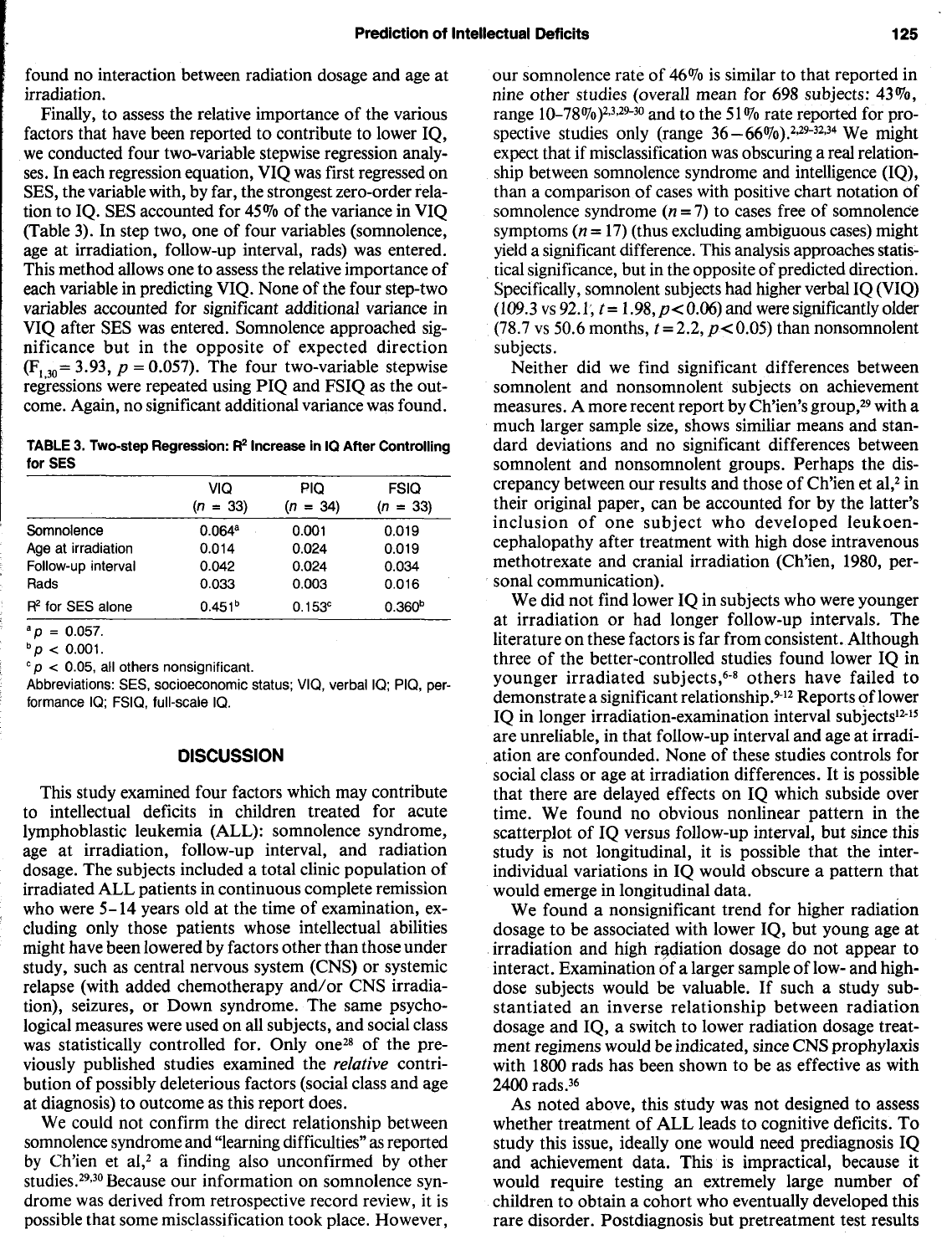**, and the contract of** 

l

would not necessarily reflect the premorbid functioning of these severely ill children. Premorbid school records would be of interest, but would vary from school to school. Further, many newly diagnosed children have not yet attended school.

In the absence of premorbid data, an appropriate comparison group would allow assessment of the effect of leukemia and its treatment on cognitive functioning. Unaffected siblings might serve as a control group for family influences of heredity and environment. Children with other forms of cancer who do not receive intrathecal medication or cranial irradiation might serve as controls for effects of illness and missed school. These control groups have been utilized in other studies which were specifically designed *t9* assess whether there is a cognitive deficit caused by this disease.

The currently available literature about the effects of cranial irradiation on IQ is not consistent. Whereas a few studies demonstrate lower IQ in irradiated leukemic children than in nonirradiated controls,<sup>6-7,16,37</sup> a greater number do not.<sup>6,10,12-13,28,38-44</sup> (The negative studies are generally, but not uniformly, less well-designed.) Some studies that purport to show IQ differences include subjects with CNS leukemia and systemic relapse,<sup>44-45</sup> or do not clearly exclude subjects with other possible cause for low IQ, such as seizures or encephalopathy.9.31

In the present study, no control group was utilized, since it was designed to assess the effect of several treatment factors within a total patient population. Comparison of the data from this sample to population norms should be interpreted with caution. Cognitive functioning in leukemia patients can be adversely affected by treatment and yet not fall below normal range. If, for some reason, the patient population is biased toward higher premorbid levels of cognitive functioning, even substantial declines from premorbid levels could result in "normal" test scores. The present sample provides an example of such a possible bias. The mean social class of this sample  $(2.6 \pm 1.3)$  is significantly higher than in the general population ( $\mu = 3.7 \pm 1.0$ ,  $p < 0.001$ ). The unstandardized regression coefficients from a regression analysis of IQ on socioeconomic status (SES), age at irradiation, and somnolence indicate that in this sample, a decrease of one level of SES leads to an 8. 7-point decrease in full scale IQ (FSIQ) and a 10.0-point decrease in VIQ. As the sample mean SES is approximately one level higher than the population mean, we might expect sample mean IQ to have been higher than the population mean IQ at baseline. The fact that, after treatment, the sample IQ mean is slightly lower than population norms could represent a decline in.intellectual functioning. Without premorbid data or appropriate age, SES, and treatment-matched controls, it is not possible to say what overall effect, if any, treatment has had on these subjects.

We found that our subjects scored significantly lower than population norms on information and arithmetic subtests of the Wechsler scales and on Peabody arithmetic and spelling achievement tests, but not reading comprehension. The available literature shows no consistent pattern of deficiencies in Wechsler subtests<sup>6,40,41</sup> or achievement tests (three reported no differences from controls,38.4l,43 one reported lower WRAT arithmetic but not word recognition or spelling,40 and one reported superior arithmetic achievement) in irradiated versus nonirradiated leukemic subjects.28 Again, our study was not designed to evaluate this issue, and further research needs to be done on the pattern of deficits in these children.

We wish to emphasize the importance of controlling for social class (as measured by parental education and occupation) in this research area. In our sample, children of social classes 4 and 5 had significantly lower VIQ and FSIQ than subjects in social classes 1, 2, and 3. Parental social class is a good predictor of a child's IQ and achievement.46 It is easy to see how nonrandom distribution of social class can bias cognitive findings in a small sample. Most reports do not control for social class;<sup>9,10-14,16,30,38-45,47,48</sup> only Moss et al,<sup>6</sup> Eiser,<sup>7</sup> Eiser and Lansdown,<sup>8</sup> Whitt et al,<sup>28</sup> and Jannoun<sup>37</sup> do.

A methodological difficulty that affects the present study is its small sample size. Since the sample represents a total patient population in the given age range, biases present should be limited to those introduced by the selection by age. Although there are children in the sample who were diagnosed and irradiated when as young as 14 months old, there are no recently diagnosed children who are younger than 5 years old. However, IQ assessment below the age of 5 is not reliable, and available instruments do not correlate well with Wechsler scales. The sample is too small to explore adequately the effecis that this age restriction introduces. However, since there is a complete range of age at diagnosis and irradiation, bias will hopefully be minimal and not affect the interpretation and generalization of positive findings.

More problematic is the interpretation of negative findings. Lack of statistical significance at  $p = 0.05$  level does not prove the null hypothesis. The sample size in this study provides us with a power of 0.80 to detect a 15-point (one standard deviation) difference between group means in IQ and achievement *t*-tests. However, smaller group differences of 10 or even 7.5 points could be clinically important. In this study, we only have power of 0.28 on *t-*tests and 0.30 on regression analyses to detect differences between groups of 7 .5 IQ points. This is clearly inadequate. A sample size of 126 subjects (63/group) would be required to detect a  $7.5$  IQ-point difference with a power of 0.80. Such a sample size will require a multicenter study.

In summary, our data support previously published reports that postirradiation somnolence syndrome does not predict later cognitive dysfunction. Somnolence is more frequently observed in older children. The data do not support young age at irradiation or longer diagnosis-examination interval as predictors of cognitive dysfunction. The trend toward lower IQ in children receiving higher radiation dosages bears further investigation. Our data, which show the powerful contribution of social class to cognitive outcome, cast doubt on other reports of irradiated leukemia patients which fail to control for social class differences among subjects and control groups. Despite the logistic difficulties inherent in such work, multicenter research is advocated to obtain sample sizes that provide adequate power to detect important effects on IQ and academic achievement.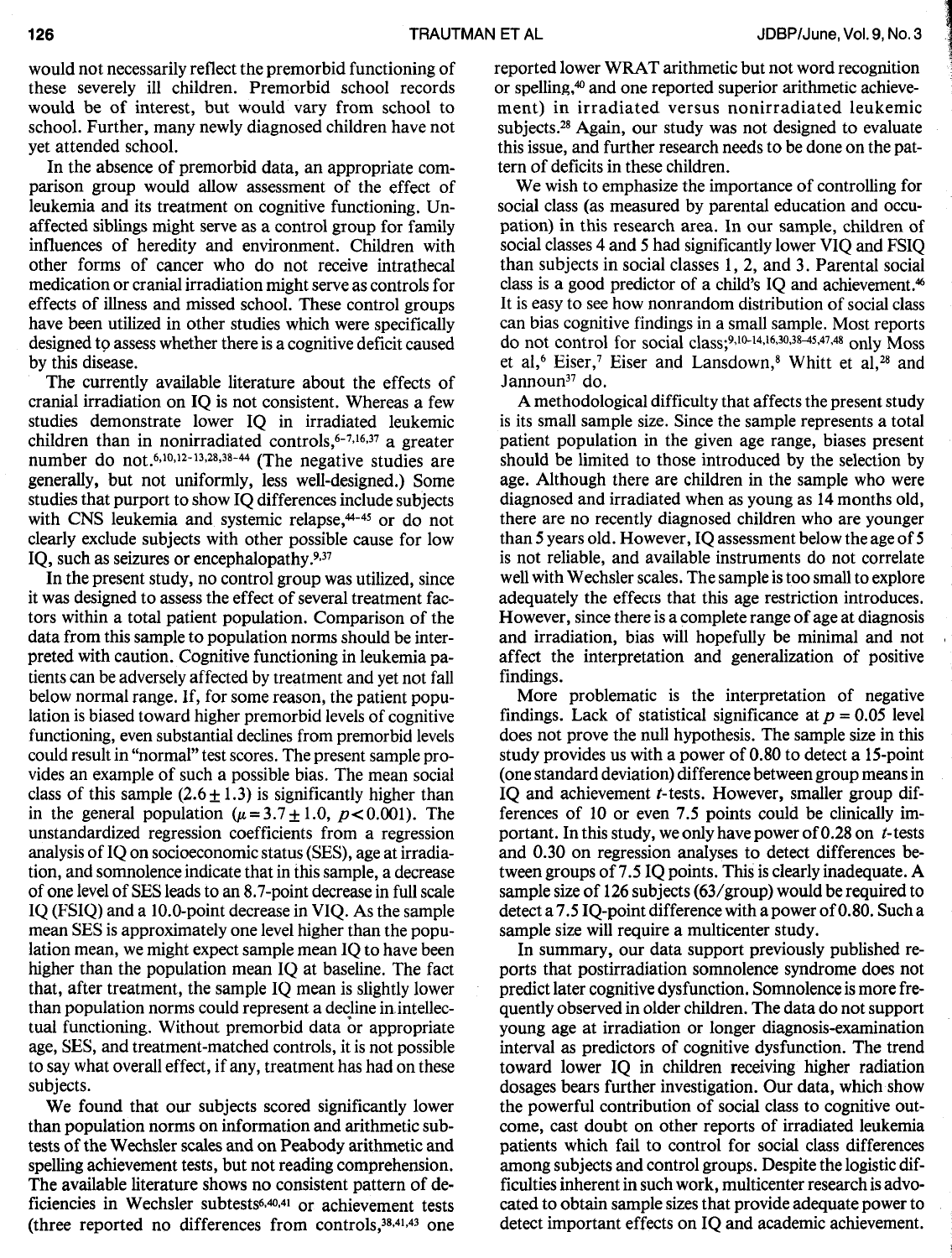*Acknowledgment.* This project was supported in part by grants from the William T. Grant Foundation, NIMH 5T32 16434-01, NIMH 5T01 MH 07715-19, and NIMH Mental Health Clinical Research Center Grant MH 30906-0-5.

We thank the families who participated in this study, and Drs. James Wolff, Michael Weiner, Steven Glaser, and Rao Vinnakota for allowing us to study their patients; Sue Brinkworth, Ph.D., and Carmen Rodriguez, Ph.D., for psychometric testing; Kevin McDonagh for record reviews; Carlotta Harris, who helped with many aspects of data collection; Mark Davies, M.P.H., for help with data analysis, and Nora Miller, Maryjo D'Elia, and Penny Cooper for secretarial assistance.

#### **REFERENCES**

- 1. Bleyer WA: Neurologic sequelae of methotrextrate and ionizing ·radiation: A new classification. Cancer Treat Rep 65 (suppl 10):89-98, 1981
- 2. Ch'ien L, Aur R, Stagner S, et al: Long-term neurological implications of somnolence syndrome in children with acute lymphocytic leukemia. Ann Neurol 8:273-277, 1980
- 3. Freeman JE, Johnston PGB, Yoke JM: Somnolence after prophylactic cranial irradiation in children with ALL. Br Med J 4:523-525, 1973
- 4. Druckmann A: Schlafsucht als Folge der Rontgen bestralung. Beitrag zur Strahlenenempfindlichkeit des Gehirns. Strahlentherapie 33:382-384, 1929
- 5. Davison AN, Peters A: Myelination. Springfield, IL, Charles C. Thomas, 1970
- 6. Moss H, Nannis E, Poplack D: The effects of prophylactic treatment of the CNS on the intellectual functioning of children with acute lymphocytic leukemia. Am J Med 71:47-52, 1981
- 7. Eiser C: Effects of chronic illness on intellectual development. Arch Dis Child 55:766-770, 1980
- 8. Eiser C, Lansdown R: Retrospective study of intellectual development in children treated for acute lymphoblastic leukemia. Arch Dis Child 52:525-529, 1977
- 9. Rowland JH, Glidewell OJ, Sibley RF, et al: Effects of different forms of central nervous system prophylaxes on neuropsychological function in childhood leukemia. J Clin Oncol 12: 1327 - 1335, 1984
- 10. Harten G, Stephani U, Henze G, et al: Slight impairment of psychomotor skills in children after treatment of acute lymphoblastic leukemia. Eur J Pediatr 142:189-197, 1984
- 11. Pavlosky S, Castano J, Leiguarda R, et al: Neuropsychological study in patients with ALL. Am J Pediatr Hematol Oncol 5:79-86, 1983
- 12. Robinson LL, Meadows AT, Nesbit ME, et al: Factors associated with IQ scores in long-term survivors of childhood acute lymphoblastic leukemia. Am J Pediatr Hematol Oncol 6:115-121, 1984
- 13. Stebhens JA, Kisker Ct: Intelligence and achievement testing in childhood cancer: Three years post-diagnosis. J Dev Behav Pediatr 5:184-188, 1984
- 14. Meadows AT, Gordon J, Massari DJ, et al: Declines in IQ scores and cognitive dysfunctions in children with acute lymphocytic leukemia treated with cranial irradiation. Lancet 2:1015-1018, 1981
- 15. Moehle KA, Berg RA: Academic achievement and intelligence test performance in children with cancer at diagnosis and one year later. J Dev Behav Pediatr 6:62-64, 1985
- 16. Tamaroff M, Salwen R, Miller DR, et al: Neuropsychologic sequelae in irradiated children with acute lymphoblastic leukemia (ALL). Proc Am Soc Clin Oncol 4:165, 1985
- 17. Green OM, Freeman AI, Sather HN, et al: Comparison of three methods of central-nervous-system prophylaxis in childhood acute lymphoblastic leukemia. Lancet 1:1398-1401, 1980
- 18. Nesbit ME, Sather HN, Ortega JA, et al: Effect of isolated central nervous system leukemia on bone marrow remission and survival in childhood acute leukemia. Lancet 1:1386-1388, 1981
- 19. Miller DR, Leikin SL, Albo V, et al: Use of prognostic factors in improving the design and efficiency of clinical trials in childhood leukemia. Cancer Treat Rept 64:381-392, 1980
- 20. Leikin SL, Albo V, Lee S, et al: Reinduction and pulse therapy in acute lymphocytic leukemia (ALL). Proc Am Assoc Cancer Res -Am Soc Clin Oncol 22:486, 1981
- 21. Coccia PF, Bleyer WA, Siegel SE, et al: Reduced therapy for children with good prognosis acute lymphoblastic leukemia (ALL). Blood 58 (suppl 1):137a, 1981
- 22. Coccia PF, Bleyer WA, Siegel SE, et al: Development and preliminary findings of Children's Cancer Study Group protocols (CCG-161, 162, 163) for low, average, and high risk acutelymphoblastic leukemia in children, in Murphy S, Gilbert JR (eds): Leukemia Research, Advances in Cell Biology and Research. North Holland, Elsevier Publishing, 1983
- 23. Baum ES, Sather HN, Nachman J, et al: Relapse rates following cessation of chemotherapy during complete remission of acute lymphocytic leukemia. Med Pediatr Oncol 7:25-34, 1979
- 24. Wechsler D: The Wechsler Intelligence Scale for Children-Revised. New York, The Psychological Corporation, 1974
- 25. Wechsler D: The Wechsler Pre-School and Primary Scale of Intelligence (WPPSI). New York, The Psychological Corporation, 1967
- 26. Dunn LM, Markwardt FC: Peabody Individual Achievement Test. Circle Pines, MN, American Guidance Service, Inc, 1975
- 27. Hollingshead AB: Four Factor Index of Social Status. New Haven, CT, Yale University, 1975
- 28. Whitt JK, Wells RJ, Lauria MM, et al: Cranial radiation in childhood acute lymphocytic leukemia: Neuropsychologic sequelae. Am J Dis Child 138:730-736, 1984
- 29. Berg A, Ch'ien LT, Lancaster W, et al: Neuropsychological sequlae of postradiation somnolence syndrome. J Dev Behav Pediatr 4:103-107, 1983
- 30. Inati A, Sallen SE, Cassady JR, et al: Efficacy and morbidity of CNS "prophylaxis" in childhood ALL: Eight years' experience with cranial irradiation and intrathecal methotrexate. Blood 61:297-303, 1983
- 31. Garwicz S, Aronson AS, Elmquist D, et al: Post-irradiation syndrome and EEG findings in children with ALL. Acta Paediatr Scand 64:399-403, 1975
- 32. Versosa MS, Aur RJA, Simone JV, et al: Five years after central nervous system irradiation of children with leukemia. Int J Radiat Oncol Biol Phys 2:209-215, 1976
- 33. Littman P, Rosenstock J, Gale G, et al: The somnolence syndrome in leukemic children following reduced daily dose fractions of cranial radiation. Int J Radiat Oncol Biol Phys 10:1851-1853, 1984
- 34. Parker D, Malpas JS, Sandland R, et al: Outlook following 'somnolence syndrome' after prophylactic cranial irradiation. Br Med J 1:554-559, 1978
- 35. Hustu HO, Aur RJA, Verzosa MS, et al: Prevention of CNS leukemia by irradiation. Cancer 32:585-597, 1973
- 36. Nesbitt ME, Sather HN, Robinson LL, et al: Presymptomatic central nervous system therapy in previously untreated childhood acute lymphoblastic leukemia: Comparison of 1800 rad and 2400 rad. Lancet 1:461-466, 1981
- 37. Jannoun L: Are cognitive and educational development affected by age at which prophylactic therapy is given in acute lymphoblastic leukemia? Arch Dis Child 58:953-958, 1983
- 38. Soni S, Marte G, Pitner S, et al: Effects of CNS irradiation on neuropsychologic functioning of children with acute lymphocytic leukemia. N Engl J Med 292:113-118, 1975
- 39. Obetz S, Smithson W, Groover R, et al: Neuropsychological follow-up study of children with acute lymphocytic leukemia. Am J Pediatr Hematol Oncol 1:207-213, 1979
- 40. Ivnik RJ, Colligan RC, Obetz SW, et al: Neuropsychological performance among children in remission from acute lymphocytic leukemia. J Dev Behav Pediatr 2:29-34, 1981